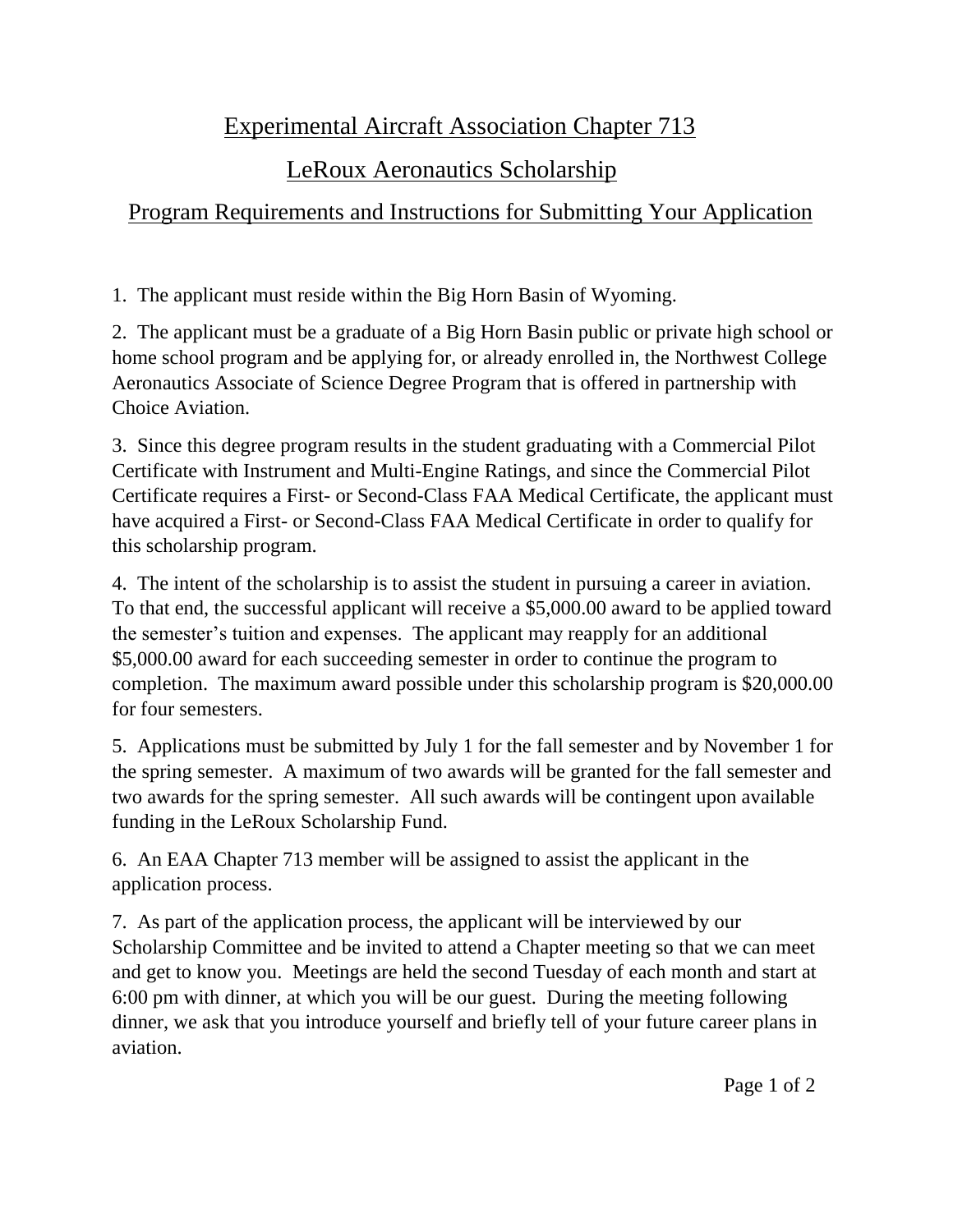8. As a successful applicant, you will automatically become a Chapter 713 member for the current membership year and will be required to attend two or more monthly meetings during the semester.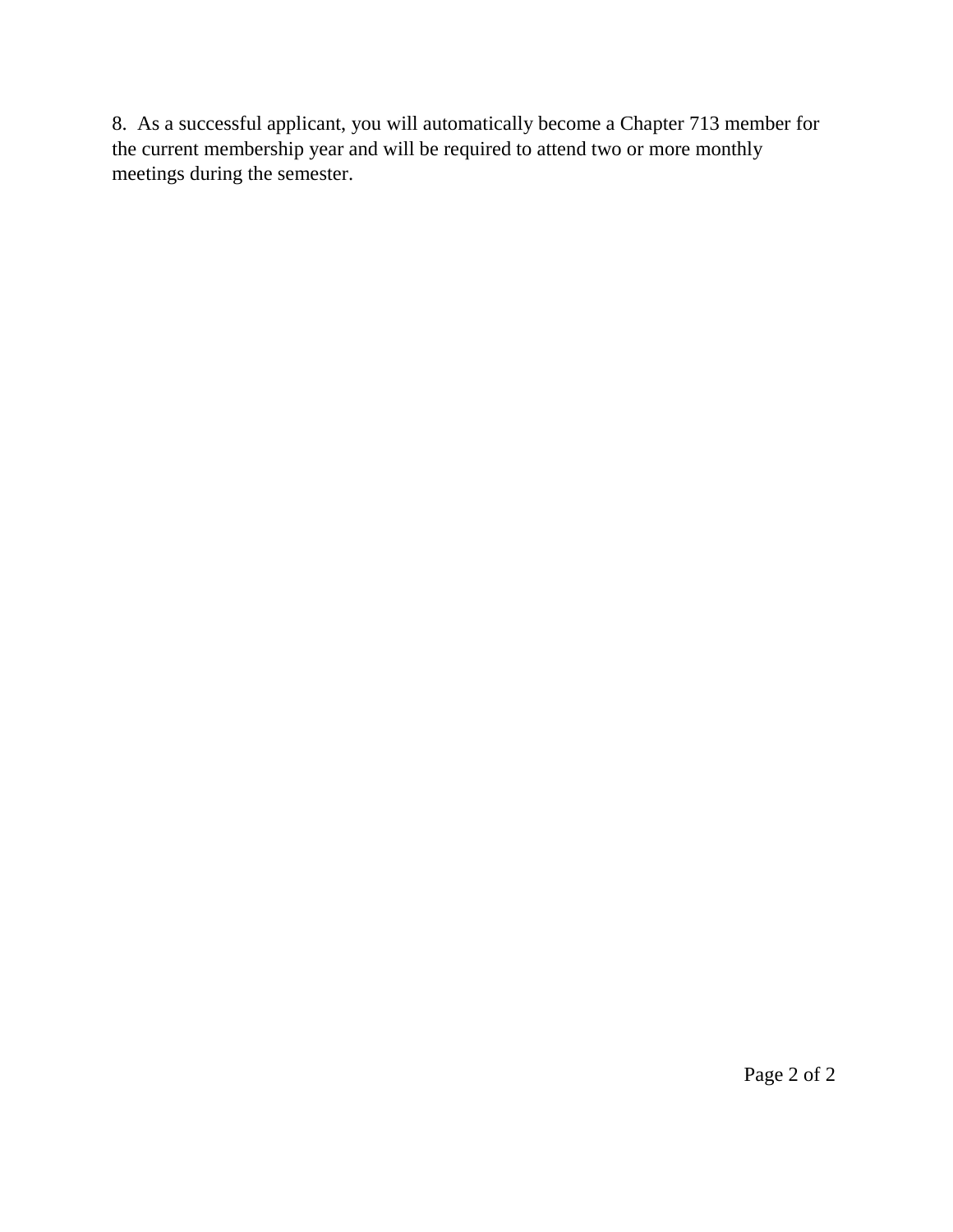### Experimental Aircraft Association Chapter 713

### LeRoux Aeronautical Scholarship Application

The LeRoux Aeronautical Scholarship is a fee remission scholarship in the amount of \$5,000.00 and will be deposited with Northwest College/Choice Aviation. The applicant may reapply for an additional \$5,000.00 award for each succeeding semester in order to continue the program to completion. The maximum award possible under this scholarship program is \$20,000.00 for four semesters. All such awards will be contingent upon available funding in the LeRoux Scholarship Fund.

The scholarship will be awarded after due consideration of the applicant's professional interest in an aviation career, scholastic achievement, character, extra-curricular and community activities.

| Last | First                                                       |      | Middle              |          |
|------|-------------------------------------------------------------|------|---------------------|----------|
|      |                                                             |      |                     |          |
|      | Street or P.O. Box                                          | City | State               | Zip Code |
|      | $Phone$                                                     |      |                     |          |
|      | <u> 1989 - Johann Stoff, amerikansk politiker (d. 1989)</u> |      |                     |          |
|      | Name and Address of High School or College                  |      |                     |          |
|      |                                                             |      |                     |          |
|      | Class (First or Second)                                     |      | Date of Examination |          |

Applicant's Name: